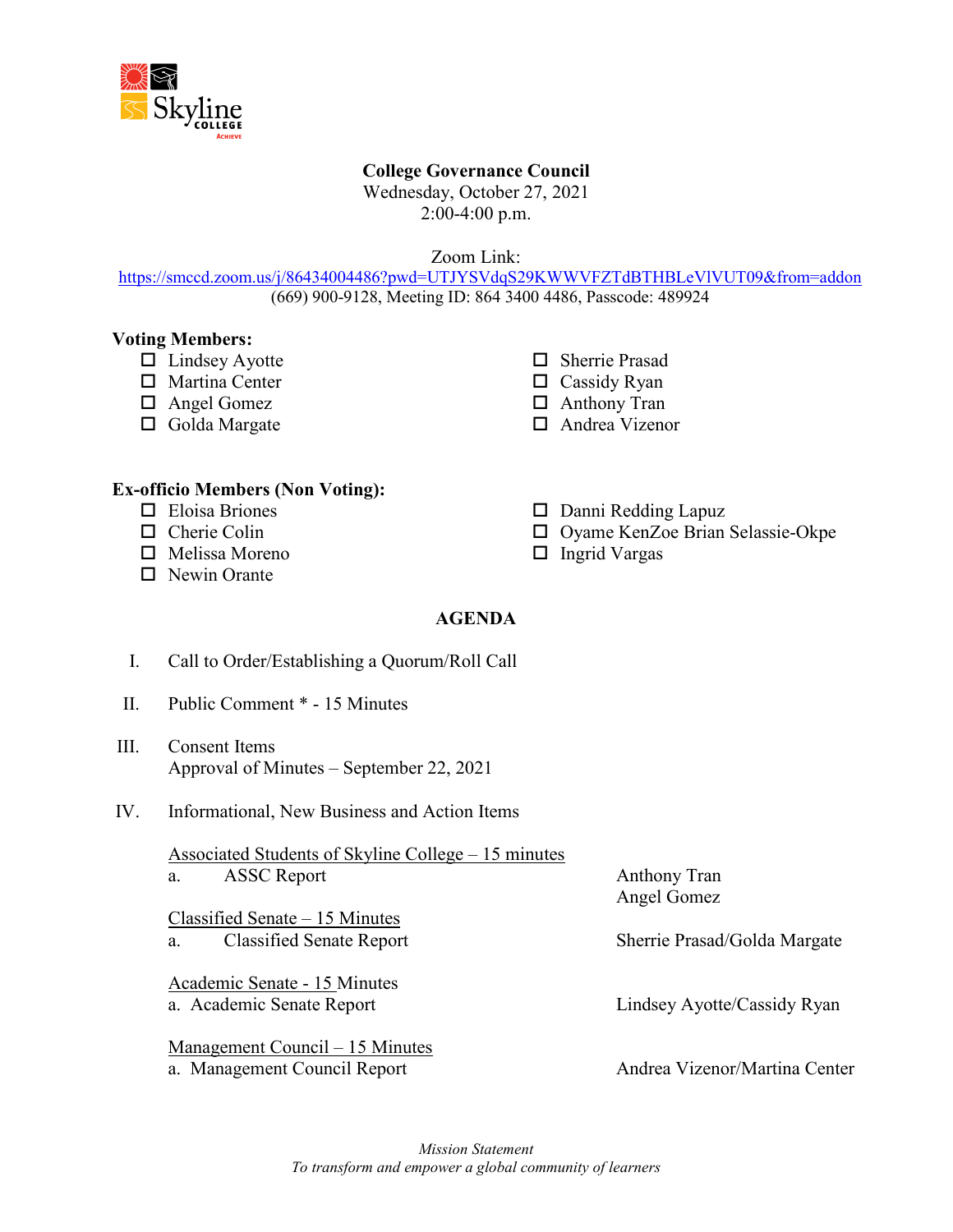

|    | a. President's Update     | Administration - 45 Minutes                                                                              | Dr. Melissa Moreno                |
|----|---------------------------|----------------------------------------------------------------------------------------------------------|-----------------------------------|
|    | Discussion Item           |                                                                                                          |                                   |
|    | a.                        | People's College Initiative Update                                                                       |                                   |
|    | <b>Action Items</b><br>a. | Revise Gathering Spaces Norms                                                                            |                                   |
| b. |                           | <b>Administrative Services Update</b>                                                                    | Eloisa Briones/Joe Morello        |
|    | Discussion Item           |                                                                                                          |                                   |
|    | a.<br>b.                  | Skyline Express Shuttle Update (5 minutes)<br>Health Safety & Emergency Preparedness Report (10 minutes) |                                   |
|    | c. Instructional Update   |                                                                                                          | Danni Redding Lapuz               |
| d. |                           | <b>Student Services Update</b>                                                                           | Dr. Newin Orante                  |
|    |                           | e. Planning Research and Institutional<br><b>Effectiveness Update</b>                                    | <b>Ingrid Vargas</b>              |
| f. |                           | <b>Equity Institute Update</b>                                                                           | Dr. O'Ken Zoe Brian Selassie-Okpe |
| g. |                           | Marketing, Communications,<br><b>Public Relations Update</b>                                             | Cherie Colin                      |

## V. Next Meeting – November 17, 2021

### VI. Adjournment

*\*Public Comment. Members of the Skyline College community and the public may address the College Governance Council on items appearing on the agenda by submitting a request in the chat box (Zoom) or a comment slip (in person) at the start of the meeting. Speakers must limit their remarks to a maximum of three minutes. If there are a large number of speakers, the President may use discretion to reduce the comment time in order to keep all public comment time to 20 minutes or less, in order to be able to have enough time for the Council to conduct its business. In accordance with the Americans with Disabilities Act, the Council will make reasonable efforts to accommodate persons with qualified disabilities. If you require accommodation, please contact Theresa Tentes at [tentes@smccd.edu](mailto:tentes@smccd.edu) at least 48 hours in advance of the meeting.*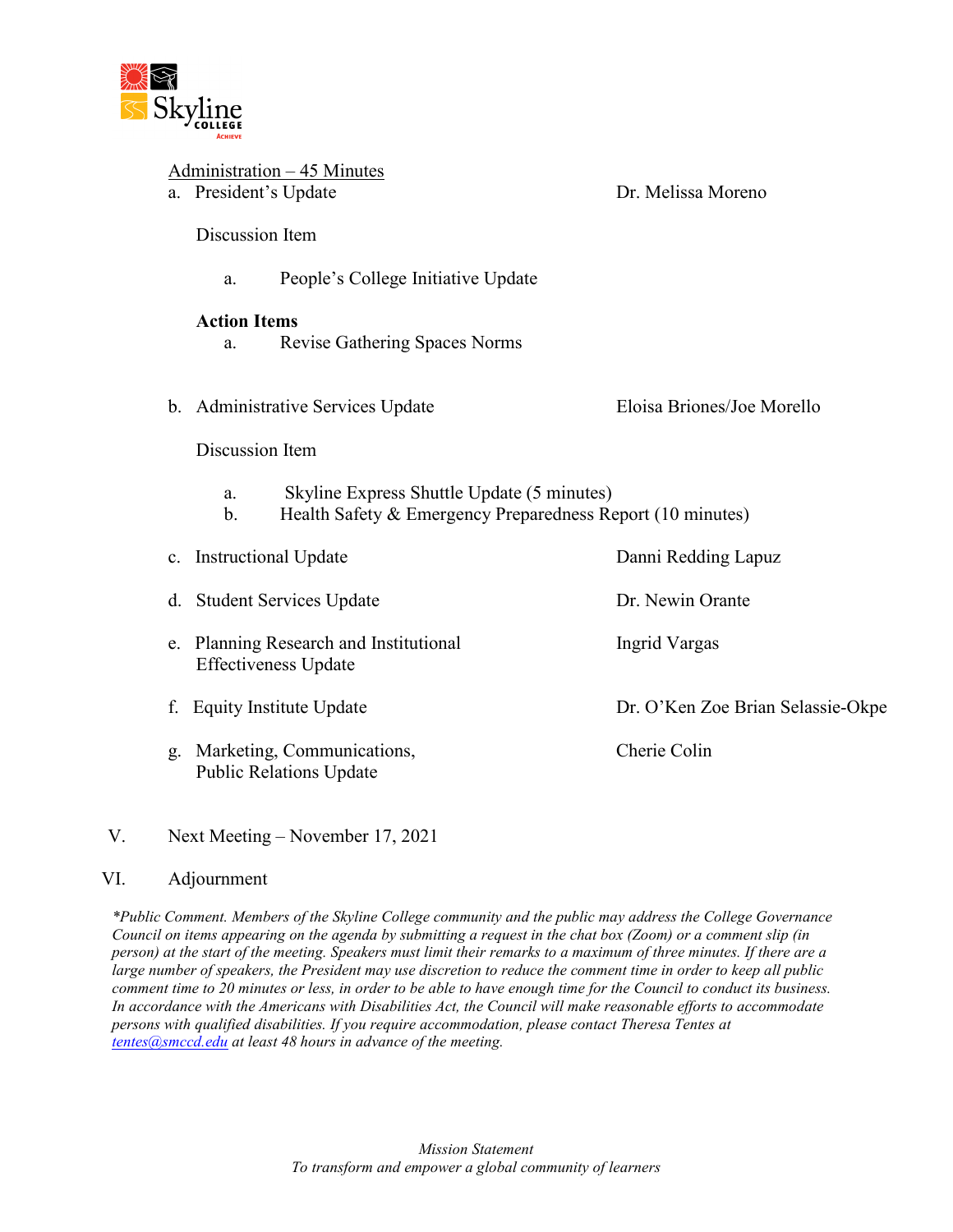

**College Governance Council** Wednesday, September 22, 2021 Zoom Video

Draft Minutes

**Voting Members In Attendance:** Lindsey Ayotte, Martina Center, Angel Gomez, Sherrie Prasad, Golda Margate, Cassidy Ryan, Anthony Tran, Andrea Vizenor

**Ex-Officio Non-Voting Members In Attendance**: Eloisa Briones, Cherie Colin, Melissa Moreno, Newin Orante, Danni Redding Lapuz, Dr. Oyame KenZoe Selassie-Okpe, Ingrid Vargas

**Recorder:** Theresa Tentes

- I. Call to Order/Establishing a Quorum Roll Call Theresa Tentes took Roll call. All voting members were in attendance. A quorum was established.
- II. Public Comment \* No comments.
- III. Consent Items Approval of Minutes – May 19, 2021 (M/S Anthony Tran/Lindsey Ayotte)

Eloisa Briones has a correction with the minutes from May 19, 2021. Under the VPAS report, correct the year under the motion to adopt the budget recommendation 2021-2022 status quo from 2020-2021 instead of from 2000 to 2021.

The May 19, 2021 minutes were approved. Ayes, Unanimous. Andrea Vizenor, Martina Center and Golda Margate abstained.

IV. Informational, New Business and Action Items

Associated Students of Skyline College – 15 minutes a. ASSC Report Anthony Tran / Angel Gomez

No report

b. Skyline Shuttle Service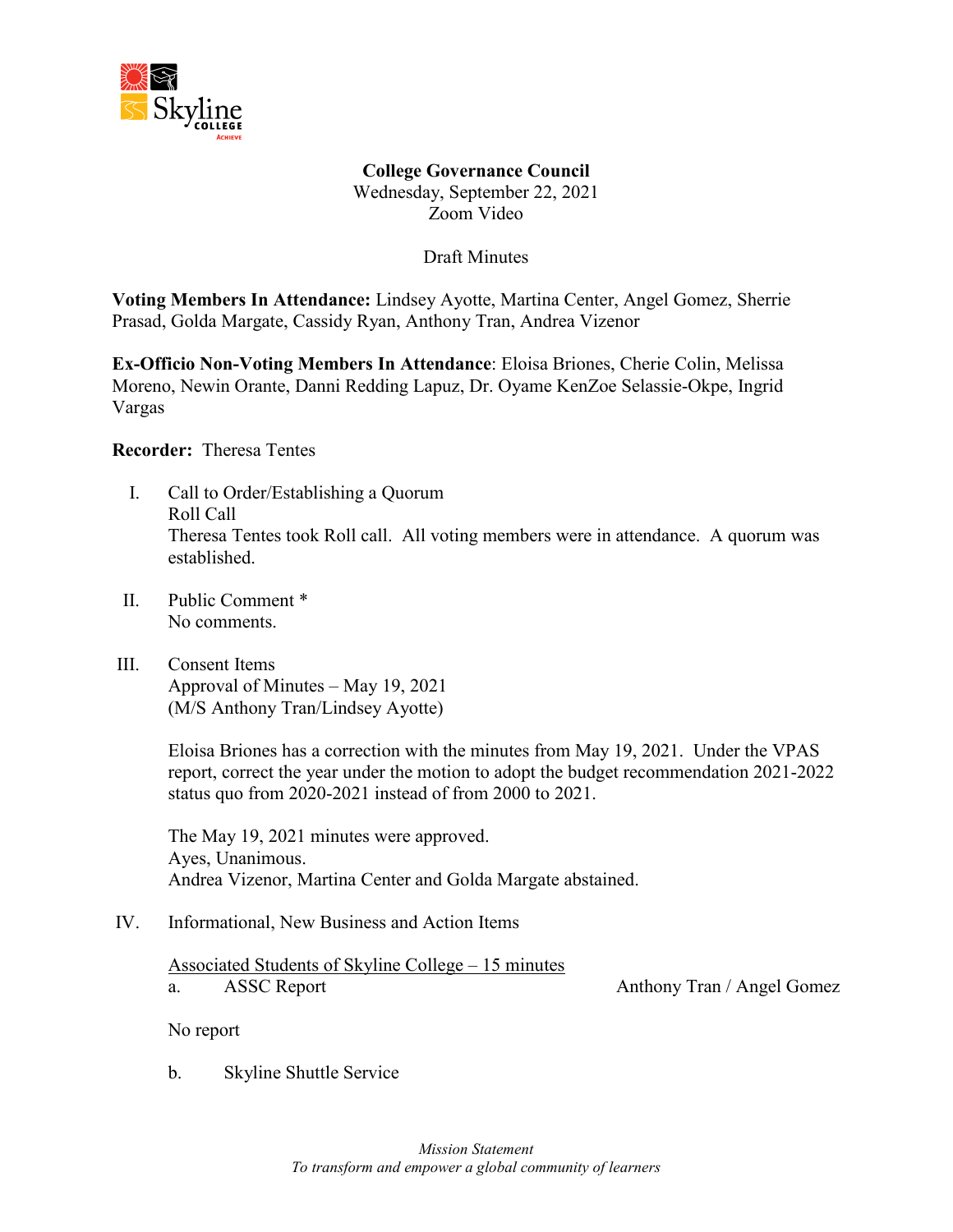

Anthony Tran, President of ASSC, gave a report regarding the Skyline Shuttle Service and the need for the Shuttle to bring Students, Faculty, Staff, Administrators and the Community to Skyline College. The Shuttle Service is grant funded and Anthony asked since the Shuttle Service has not be active since the pandemic started in March 2020 where have the funds been used. Dr. Moreno provided information regarding the grant. The funds are still available and there are plans on reinstating the shuttle in January 3, 2022. The College is also working on a continuation for 2022-2023 fiscal year for Shuttle Service to Skyline College. The funds for the current grant conclude June 30, 2022.

Dean Ingrid Vargas will work with the leaders of ASSC to create a survey to validate a new schedule for the Shuttle Service to Skyline College.

|--|

a. Classified Senate Report Sherrie Prasad/Golda Margate

Sherrie Prasad, President of Classified Senate, shared that the first Classified Senate meeting was in the beginning of September. The Senate Executive Board checked in with Classified Staff to see how everyone was doing being back on campus. The Senate also discussed topics on how to shape the Classified Senate's future Senate meetings.

The Executive Board has been planning and developing the launch of the Classified Leadership Institute. They are preparing for a soft launch in the Spring. She also announced that the Classified Senate Students Scholarship Fundraiser is going to be launched in early October. The goal is to raise \$2000 this year.

Academic Senate - 15 Minutes a. Academic Senate Report Lindsey Ayotte/Cassidy Ryan

Lindsey Ayotte, President of Academic Senate, shared that the Senate as a whole have come together and began to identify and prioritize their goals. This is stemming from the Equity Resolution that was passed last year. The Academic Senate changed their bylaws as they pertain to the election process. Cassidy Ryan has been appointed as Faculty Co-Chair to the FTEAC Committee.

### **Action Item**

a. Anti-Asian Hate Resolution

Golda Margate, Classified Senate Vice President provided context to the Action Item. She shared that the Joint Anti-Asian Hate Resolution was created in solidarity with our students from Filipinx from Skyline College and students from Katipunan of College of San Mateo. The concept of the resolution was introduced to the College Governance Council back in April of 2021. In May 2021 the resolution was presented to College Governance Council in its final but fluid form because supporters to the resolution continued to grow. By the May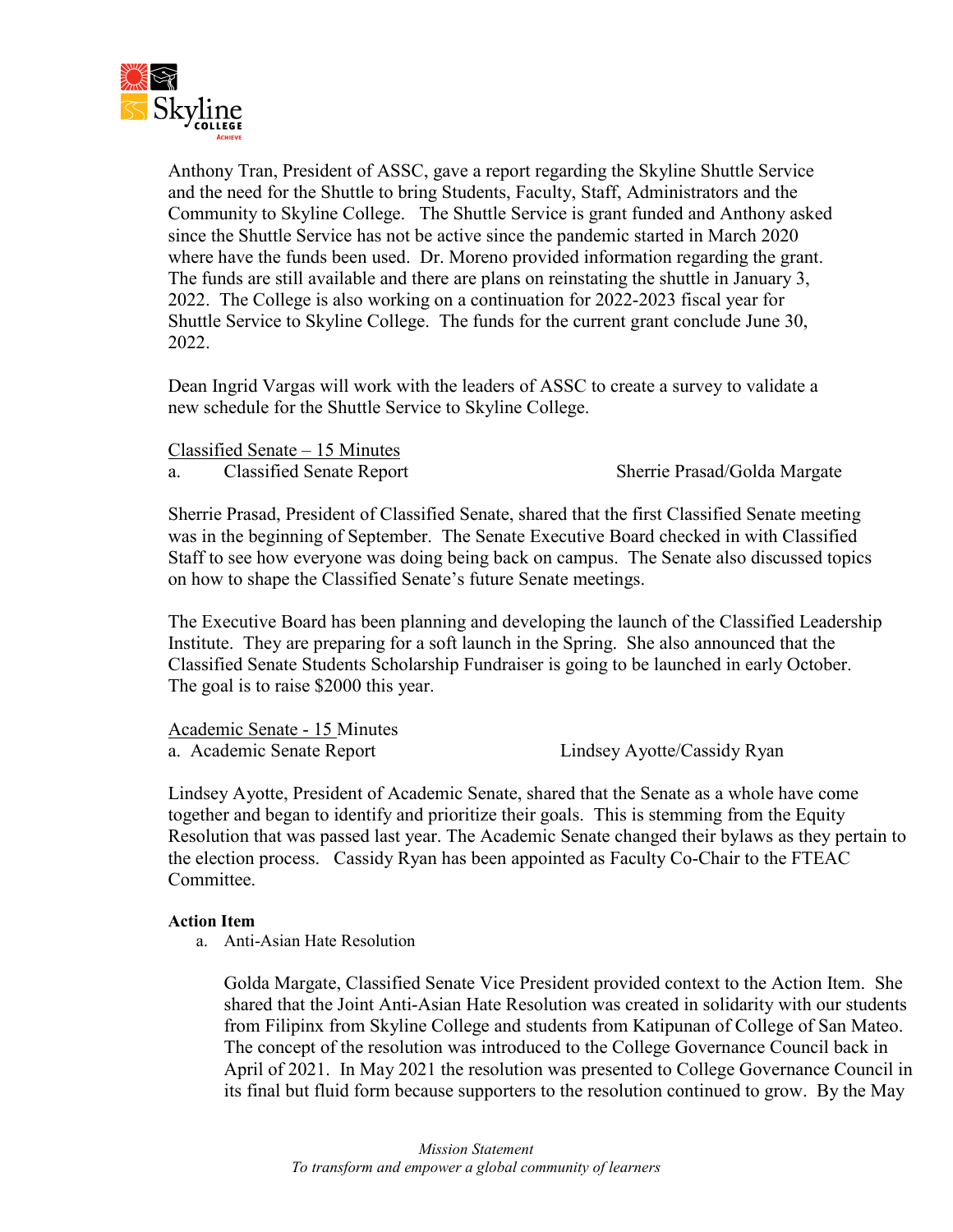

CGC meeting the resolution had already been presented and adopted by all the constituent groups at Skyline College except for Management Council. The CSM Academic Senate gave full support to the resolution. At the May  $12<sup>th</sup>$  Board of Trustees meeting the resolution was presented alongside our students and Board President Nurris assured that the Board will give their full support of the resolution.

## **Motion to approve the Anti Hate Resolution**

(M/S Lindsey Ayotte/Anthony Tran)

Ayes. Unanimously. Resolution has been approved.

President Moreno accepts this resolution.

## **Motion to authorize a temporary Task Group to carry out the Anti Asian Hate Resolution calls to action.**

(M/S Sherrie Prasad/Andrea Vizenor)

Golda Margate will be the lead for this task group. She will work with constituent leaders to create the membership for the task force.

Ayes. Unanimously.

Management Council – 15 Minutes a. Management Council Report Andrea Vizenor/Martina Center

Andrea Vizenor, Co-Chair of the Management Council, provided a short report about the Management Council and that they are now an official part of the constituent group. Martina Center, Co-Chair of the Management Council, shared that the Management Council webpage will be live beginning today. They are also sending out a google form with the 7 constituent committees asking for Managers to select a committee they are interested in becoming a member.

Administration – 45 Minutes

a. President's Update Dr. Melissa Moreno

Dr. Moreno provided an update regarding moving forward with a robust Spring Schedule that will bring the college more fully back to campus. Also, the Chancellor is hosting a Town Hall where he is providing un update of the vaccination mandate.

Discussion Item

a. Streamline Process and Access to Procedures Dr. Moreno and her Cabinet members had a discussion regarding Skyline's processes. There is no central portal where information is located. Cabinet is going to work on how do we be more transparent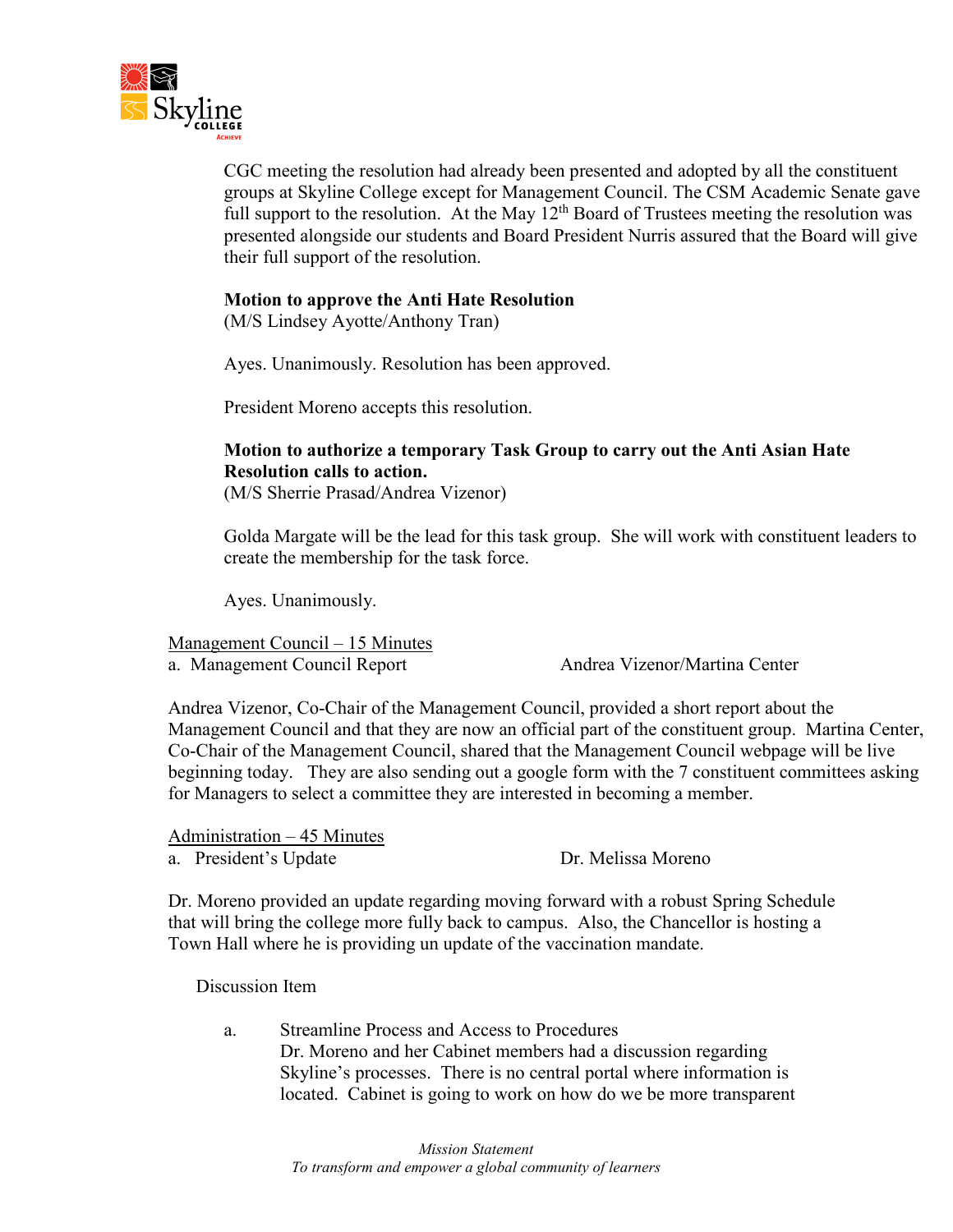

about what are processes are and how do we create a portal that is accessible to everybody on campus.

b. Climate Review Task Group (CRTG) Recommendations Regarding the McPhail Group Report A Climate Review Task Group was created last year and they met monthly including the summer to complete the work. The charge of the Task Group was to review the recommendations that came from the McPhail report that has been published and that we discussed a number of times with CGC. The CRTG agreed to move forward with all of the recommendations. The recommendations will be brought to the November meeting for an approval.

## **Action Items**

a. Intergroup Dialogue Norming for Gathering Spaces

President Moreno shared that the college is moving forward with a pedagogy called Intergroup Dialogue. The College had a number of experts that conducted training which included Cabinet members. The College now has formal trainers that can conduct Intergroup Dialogue training within our employees and student groups.

IGD is to help facilitate difficult conversations or racially charged dialogue. The goal is to reach a critical mass of training.

One of the things in IGD has taught us is to norm gathering spaces. Dr. Moreno would like a discussion around this topic and hope that at our next meeting CGC will adopt a baseline of norms for interacting with each other is gathering spaces such as committee meetings or Division meetings. The norms that were adopted by the Anti-Racism Council are the ones that we will start with. Baseline is intended to go out to all the other committees so they can customize their own norms for their meeting spaces. But Dr. Moreno would like to approve by next CGC the baseline of the norms of interaction at Skyline College, and what it means to interact.

Dr. Moreno began the discussion with the CGC members regarding the Skyline College Norms. She provided a baseline of the Norms for Skyline College to the members. A discussion of each of the 13 norms with the Committee.

President of Academic Senate, Lindsey Ayotte, made some suggestions to the Norms:

#4 – adding minimalize speaking and overgeneralizations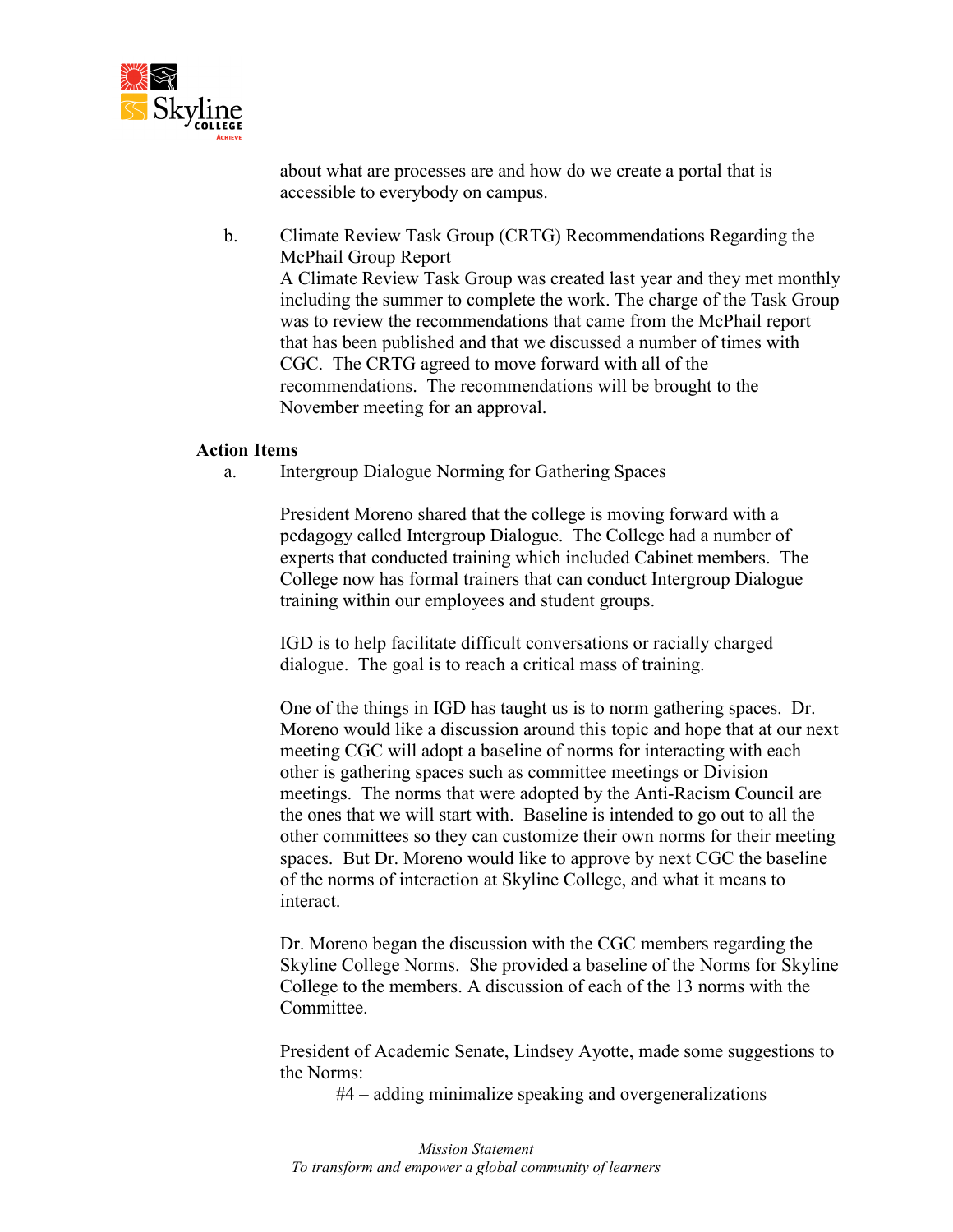

Adding – bring a solution and collaborative mindset #13 – Think about the impact to your intention and words.

Dean Ingrid Vargas added show grace and assume good intentions.

Dr. Moreno will share out with the Constituent Leadership the draft with the suggestions and ask for thoughtful time and feedback and come back with a document with Skyline College Norms baseline in gathering spaces.

Andrea Vizenor suggested to add the word "engagement norms" as the title.

Alvin Gubatina suggested "gathering spaces norms".

b. Administrative Services Update Eloisa Briones

Eloisa Briones, Vice President of Administrative Services, provided a budget update. The budget site allocation declined by \$500,000. The decrease in allocation will not be a problem according to Eloisa. The college will not fill some of the budgeted positions for this year. The College ended the fiscal year 2021 with a surplus of \$2.4 million in the ending balance resulting from about \$1.3 or \$1.4 million dollars in savings from our budgets for each of the divisions that were unspent. There are HERFF funds available that will need to be spent by May 2022.

The major facilities projects are the completion of Pacific Heights and the completion of the portables for athletics. Also, the construction of the faculty housing on campus. It should be completed by Summer 2022.

The Health, Safety and Emergency Preparedness Committee (HSEPC) directly reports to the CGC. The meetings for the committee are monthly for 90 minutes.

c. Instructional Update Danni Redding Lapuz

a. FTEFAC Faculty Co-Chair Model

Interim Vice President of Instruction, Danni Redding Lapuz, announced that Cassidy Ryan will be the Faculty Co-chair for the FTEFAC committee.

b. Technology Update

There was a lot of technology used since the beginning of the Pandemic. There are surveys that have been sent out to Divisions regarding the technology that was checked out and is currently being used.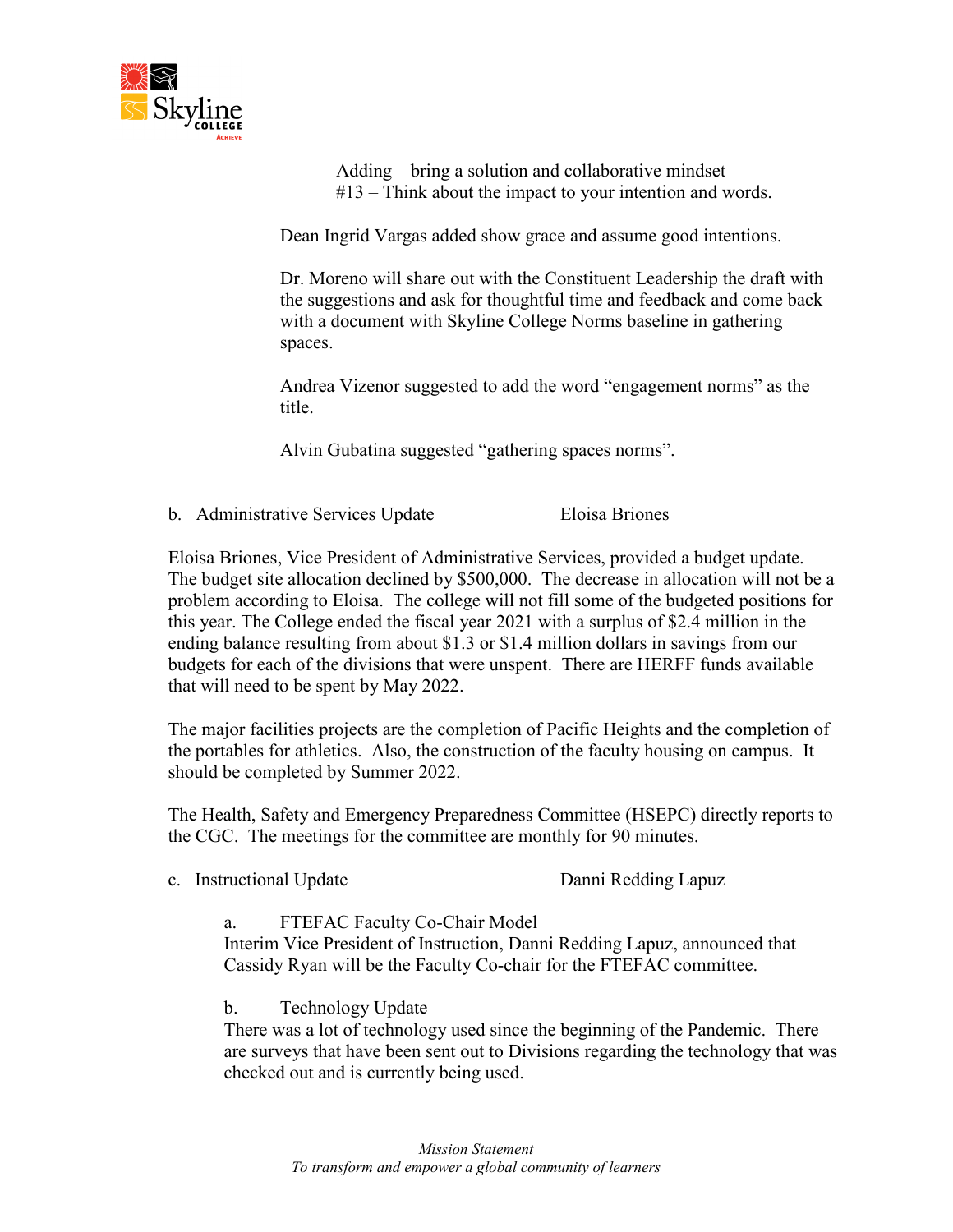

c. Cancellation Guidance Document

Danni is working with as the Academic Senate as well as the deans to draft a cancellation guidance document that can be used to help with enrollment management.

d. Enrollment Data Sharing

Danni and Ingrid Vargas will be working together to create an enrollment report that will be available weekly.

d. Student Services Update Dr. Newin Orante

Vice President of Student Service, Dr. Orante, provided information about Student Services. Pacific Heights is currently in phase 2 of the return to services. More programs and employees are back to offer in person services.

He also provided an update to the September 2021 New York Times article regarding 60,000 financial aid applications that were fraudulent. The Chancellor's office is requiring colleges to report monthly of potential fraud cases that we're seeing in our colleges so that is an added responsibility that we need to begin to exam.

e. Planning Research and Institutional Ingrid Vargas Effectiveness Update

Dean of Ingrid Vargas provided a reminder that there is a new calendar for 2022-2023 that all Annual Resource Requests are due from Programs on November 15.

## **Action Items**

a. Authorization of Task Group for Peoples College Implementation

Dr. Moreno provided an explanation of the President's College Initiative graphic. The PCI is a 3-5 year project. We all can get behind to shape our future together. Dean Vargas will be the lead on this project.

## **Motion to authorize that CGC create 4 Task Groups, one for each of the Peoples College Initiative (PCI) focus areas:**

- 1. PCI Task Group on Participatory Governance
- 2. PCI Task Group on Equity and Anti-Racism
- 3. PCI Task Group on Civic Engagement
- 4. PCI Task Group on Climate Review
- (M/S Lindsey Ayotte/Angel Gomez)

Ayes/Unanimously.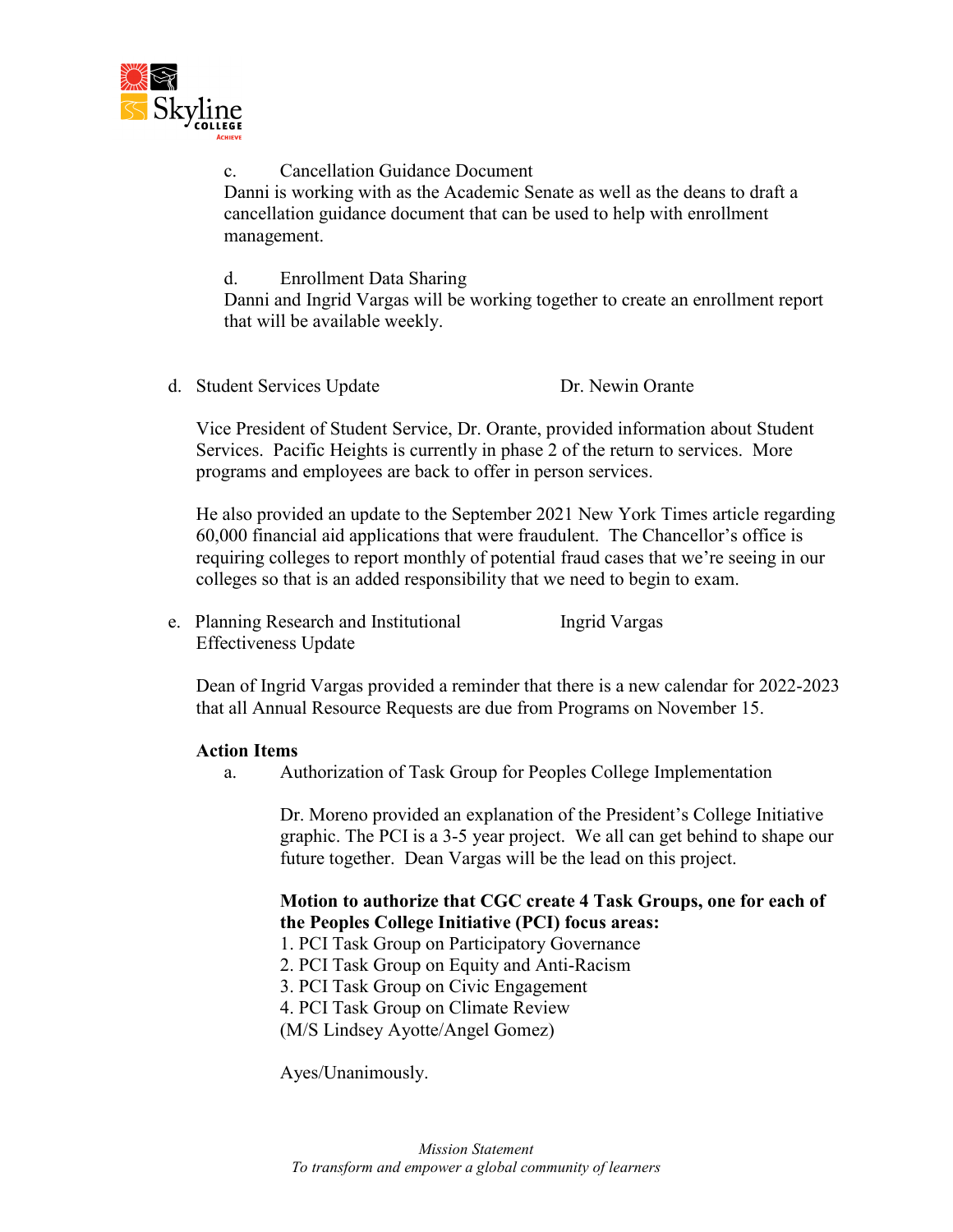

## **Motion that CGC authorize the PCI lead to ensure that the Task Groups are populated and to submit potential member names to the appropriate constituent group for approval.**

(M/S Sherrie Prasad/Andrea Vizenor)

There was a discussion regarding the motion.

Ayes. Unanimously

b. Authorization for SPARC to begin work on the 2023-2028 Education Master Plan

## **Motion that CGC authorize SPARC to begin work on the Skyline College Education Master plan for 2023-2028.**

(M/S Lindsey Ayotte/Anthony Tran)

- Current EMP for AY2018/2019-AY2022/2023; expires summer 2023
- To ensure full participatory governance engagement, recommend 18 months to develop new EMP

Ayes. Unanimously

f. Equity Institute Update Dr. O'Ken Zoe Brian Selassie-Okpe

Dr. O'Ken Zoe shared that the Student Services Equity Academy that has been scheduled for December  $2<sup>nd</sup>$  and  $3<sup>rd</sup>$ . Invitations will be sent out soon.

g. Marketing, Communications, Cherie Colin Public Relations Update

No report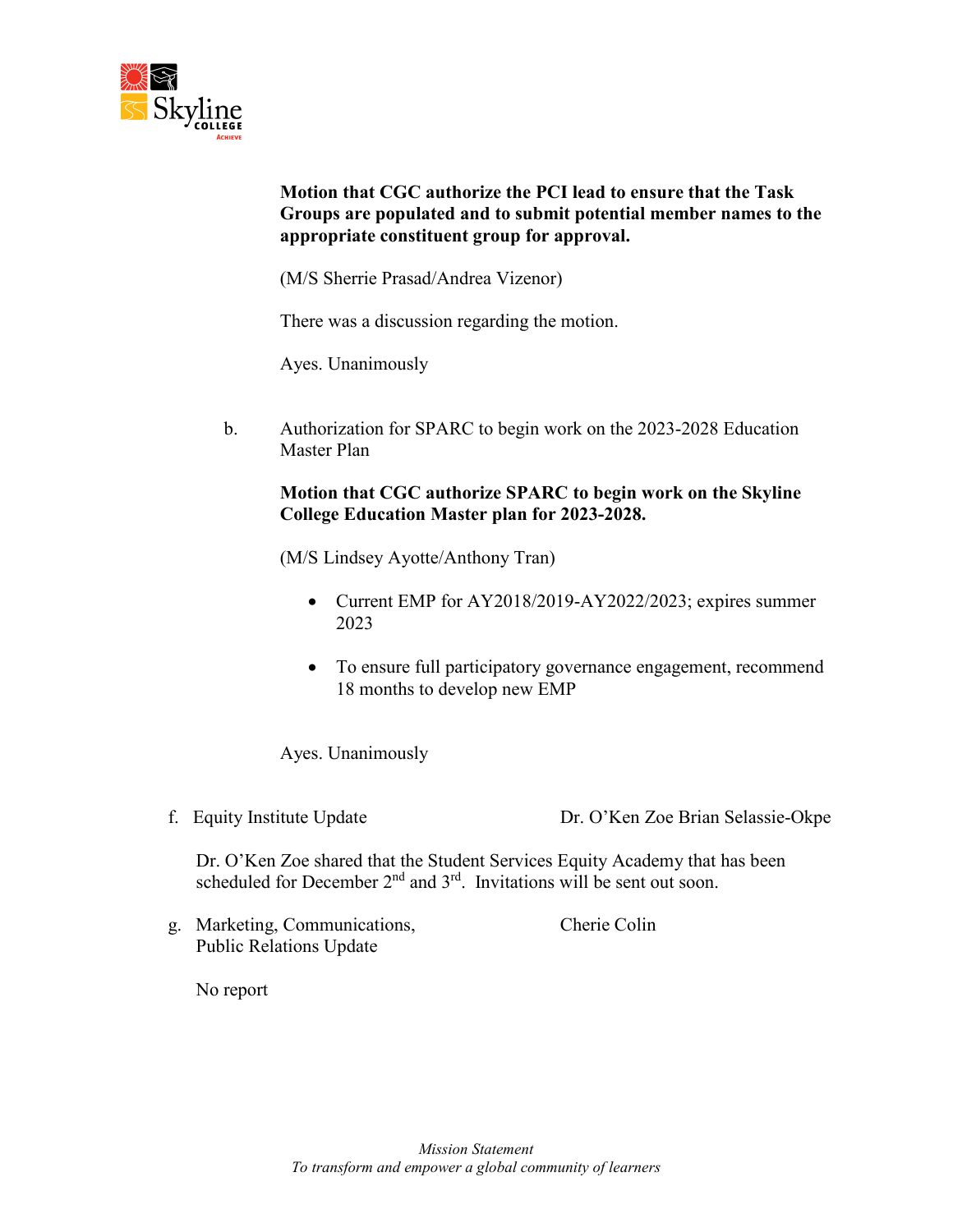

V. Next Meeting – October 27, 2021

Motion to adjourn (M/S Lindsey Ayotte/Andrea Vizenor)

## VI. Adjournment

*\*Public Comment. Members of the Skyline College community and the public may address the College Governance Council on items appearing on the agenda by submitting a request in the chat box (Zoom) or a comment slip (in person) at the start of the meeting. Speakers must limit their remarks to a maximum of three minutes. If there are a large number of speakers, the President may use discretion to reduce the comment time in order to keep all public comment time to 20 minutes or less, in order to be able to have enough time for the Council to conduct its business. In accordance with the Americans with Disabilities Act, the Council will make reasonable efforts to accommodate persons with qualified disabilities. If you require accommodation, please contact Theresa Tentes at [tentes@smccd.edu](mailto:tentes@smccd.edu) at least 48 hours in advance of the meeting.*